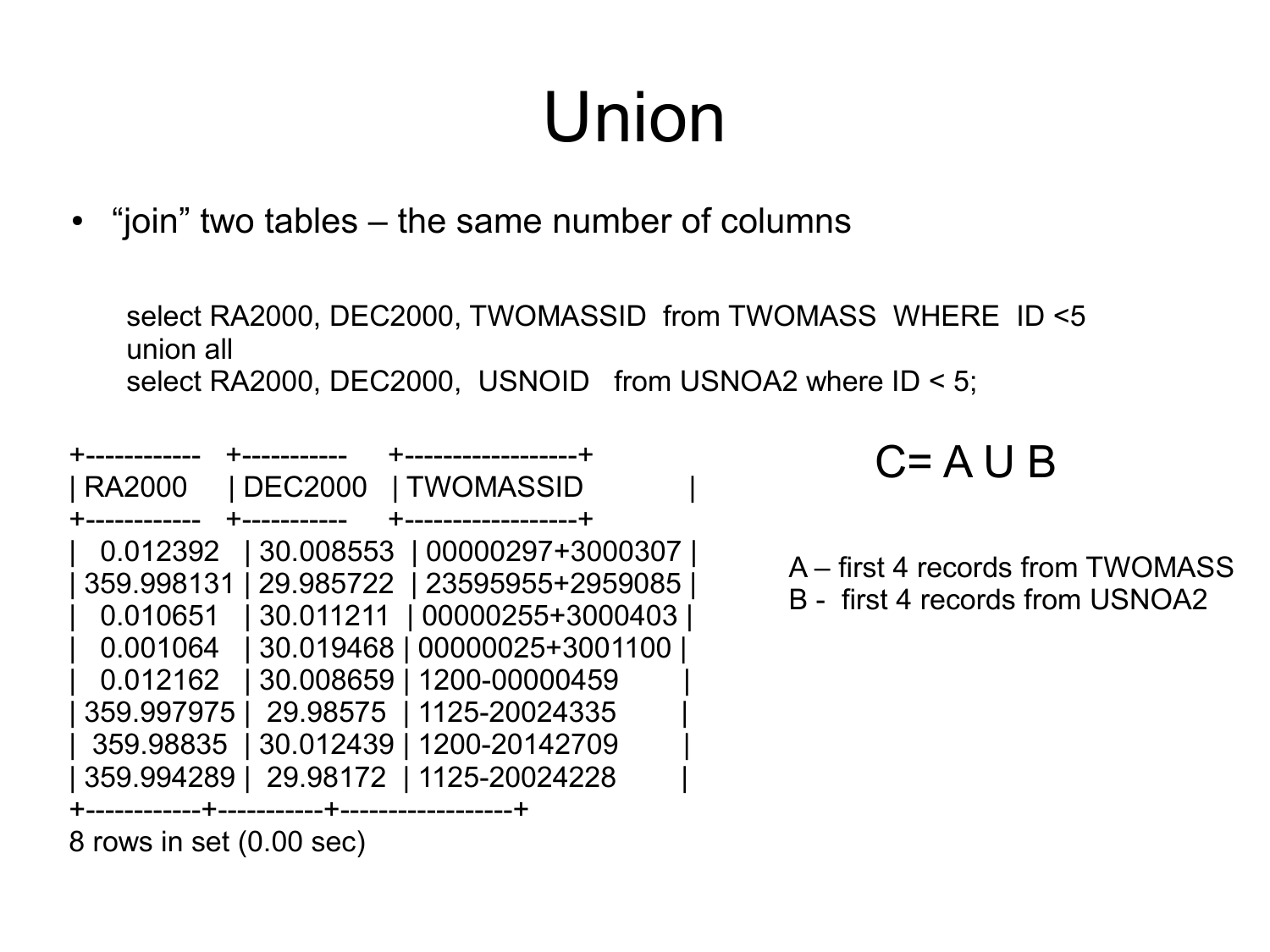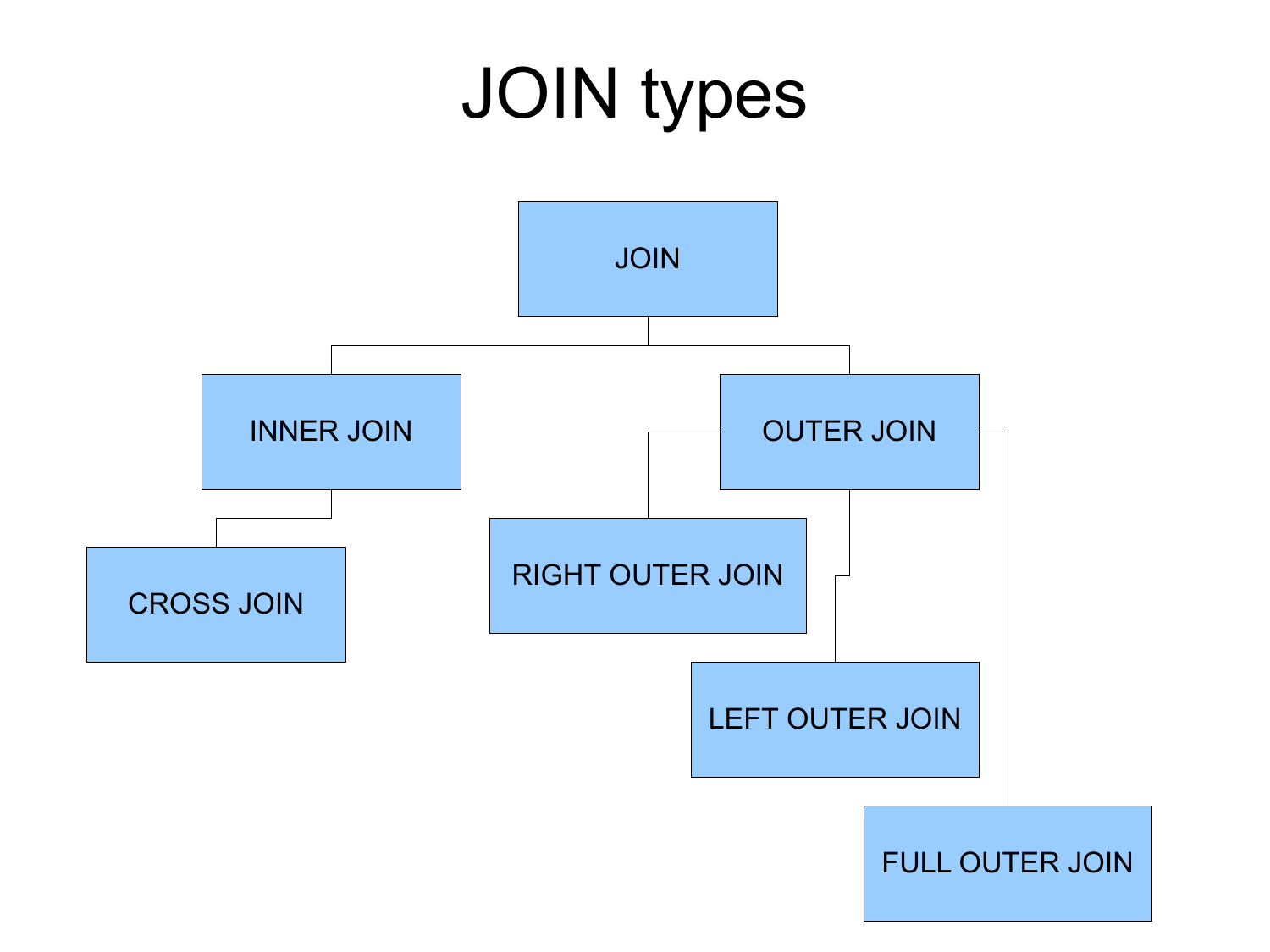#### CROSS JOIN

•  $C = A \times B$  - all possible combinations of two sets

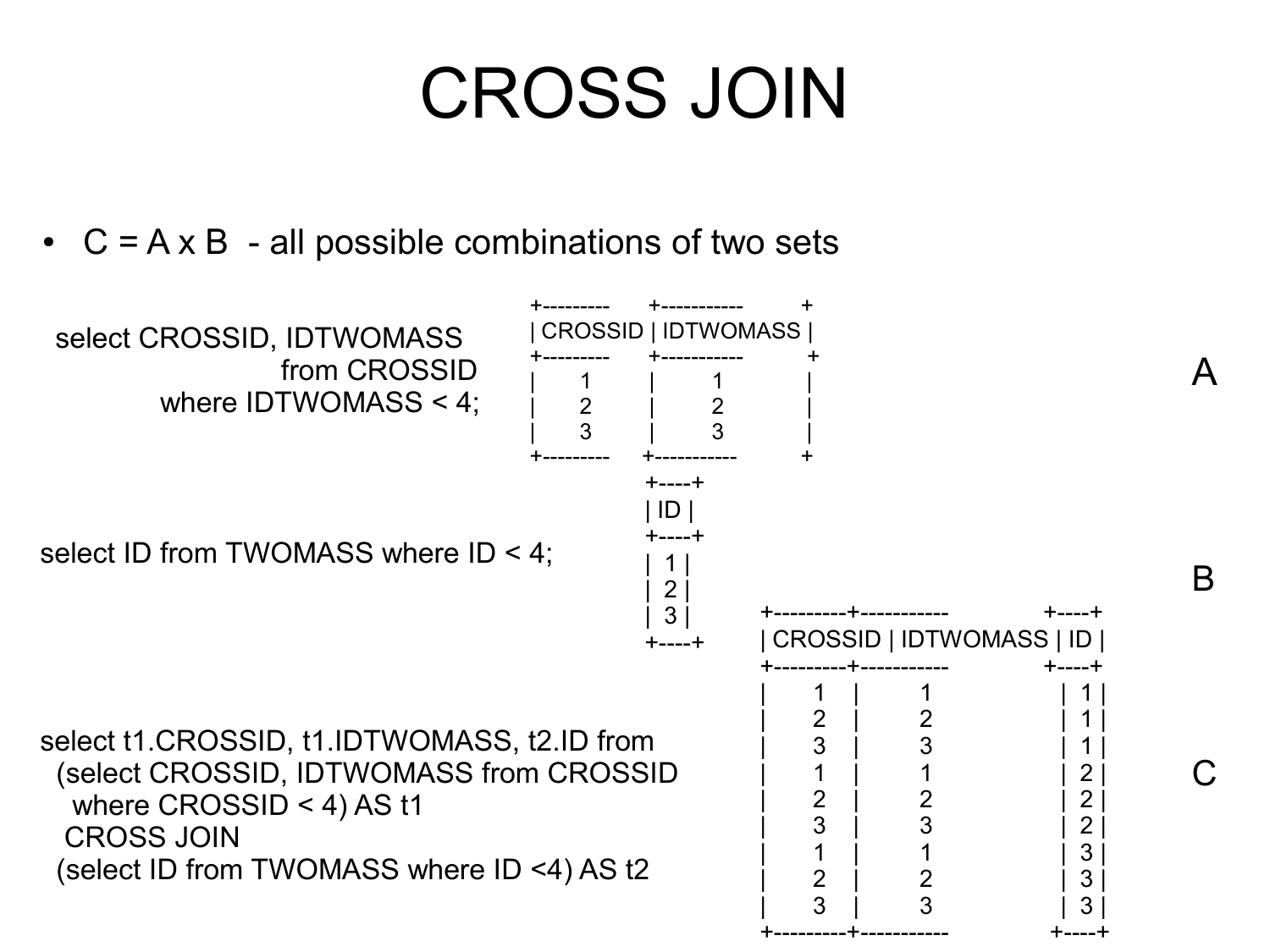#### INNER JOIN

• Join all records with matching join criterion:

```
C={A x B: A.F1=B.F1}
```
select t1.CROSSID, t1.IDTWOMASS, t2.ID from CROSSID as t1 INNER JOIN TWOMASS as t2 ON t1.IDTWOMASS=t2.ID

To reduce subset select t1.CROSSID, t1.IDTWOMASS, t2.ID from CROSSID as t1 INNER JOIN TWOMASS as t2 ON t1.IDTWOMASS=t2.ID WHERE  $12$ , ID  $<$  4



Compare with previous result: only records with TWOMASS.ID==CROSSID.IDTWOMASS **Selected** 

The same statement

select t1.CROSSID, t1.IDTWOMASS, t2.ID from CROSSID as t1, TWOMASS as t2 WHERE t1.IDTWOMASS=t2.ID AND t2.ID < 4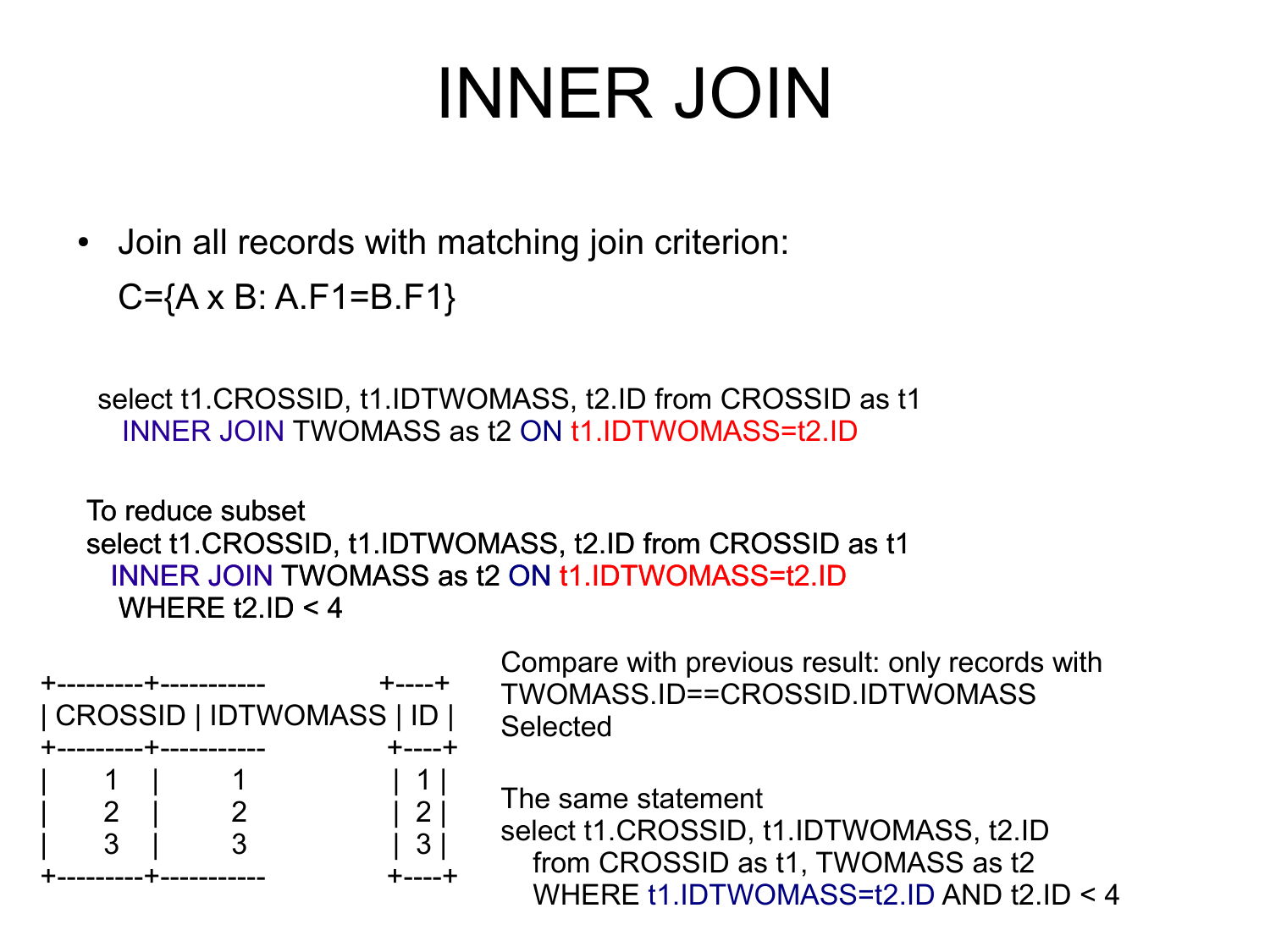# OUTER JOIN

- Join all records with matching join criterion and add non-matching!
- LEFT OUTER JOIN:  $C = \{AxB:A.F1=B.F1\} \cup \{A \text{ not in } \{AxB:A.F1=B.F1\} \}$
- RIGHT OUTER JOIN: C={AxB:A.F1=B.F1}U{B not in  ${AxB:A.F1=B.F1}$
- FULL OUTER JOIN: C={AxB:A.F1=B.F1}U{A not in  ${AxB:A.F1=B.F1}U{B not in {AxB:A.F1=B.F1}}$

**A**: select CROSSID, IDTWOMASS from CROSSID where CROSSID>5 AND CROSSID<10;

**B**: select ID from TWOMASS where ID>5 AND ID<10;

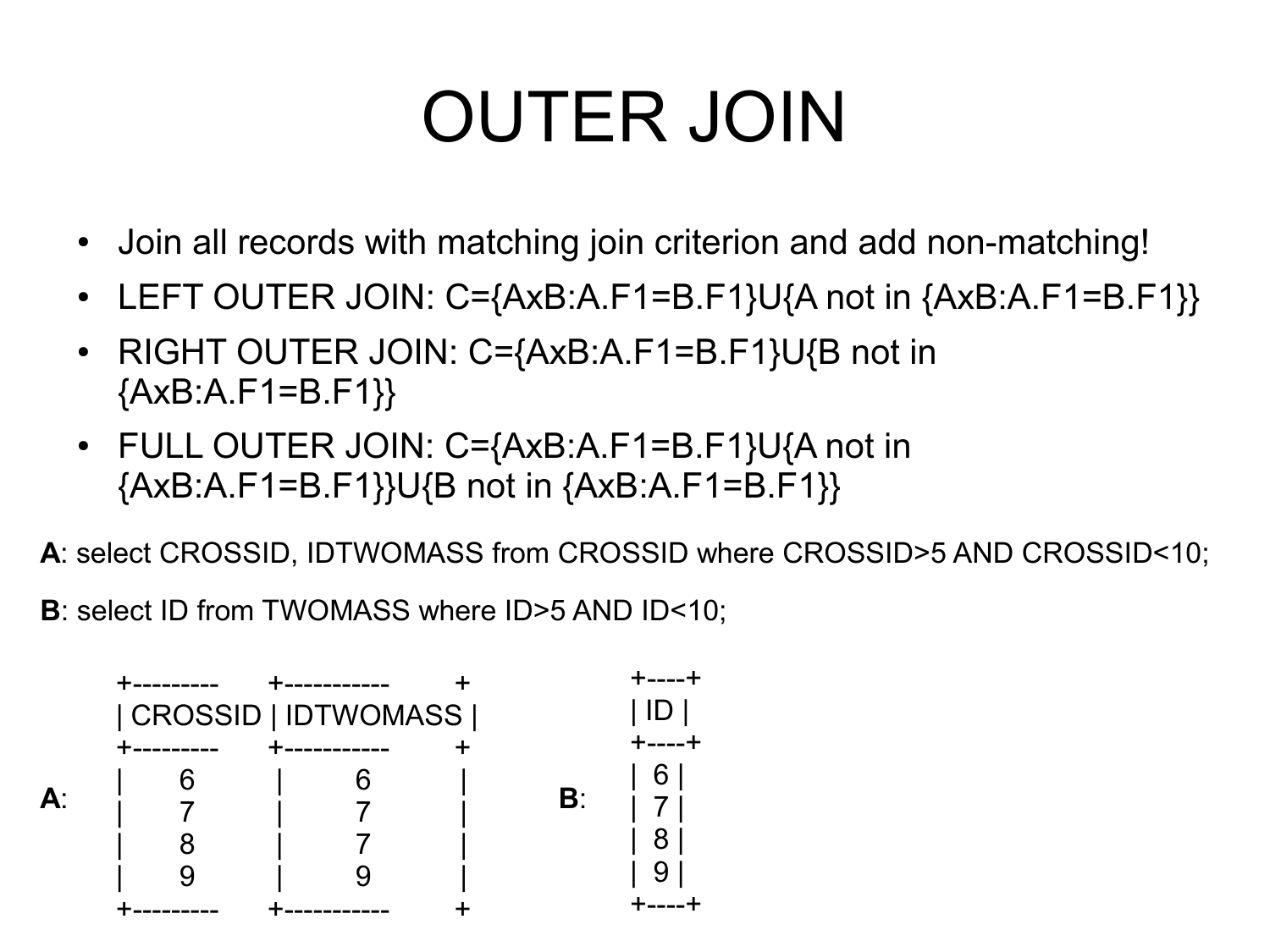### LEFT OUTER JOIN

• LEFT OUTER JOIN:  $C = \{AxB:A.F1=B.F1\} \cup \{A \text{ not in } \{AxB:A.F1=B.F1\}\}$ 

C: select t1.CROSSID, t1.IDTWOMASS, t2.ID from CROSSID AS t1 **LEFT OUTER JOIN** TWOMASS AS t2 ON **t1.IDTWOMASS=t2.ID** where  $t2.ID > 5 AND t2.ID < 10$ ;

| CROSSID   IDTWOMASS   ID |   |        |  |  |  |
|--------------------------|---|--------|--|--|--|
|                          |   | —————— |  |  |  |
|                          | h |        |  |  |  |
|                          |   |        |  |  |  |
|                          |   |        |  |  |  |
|                          |   |        |  |  |  |
|                          |   |        |  |  |  |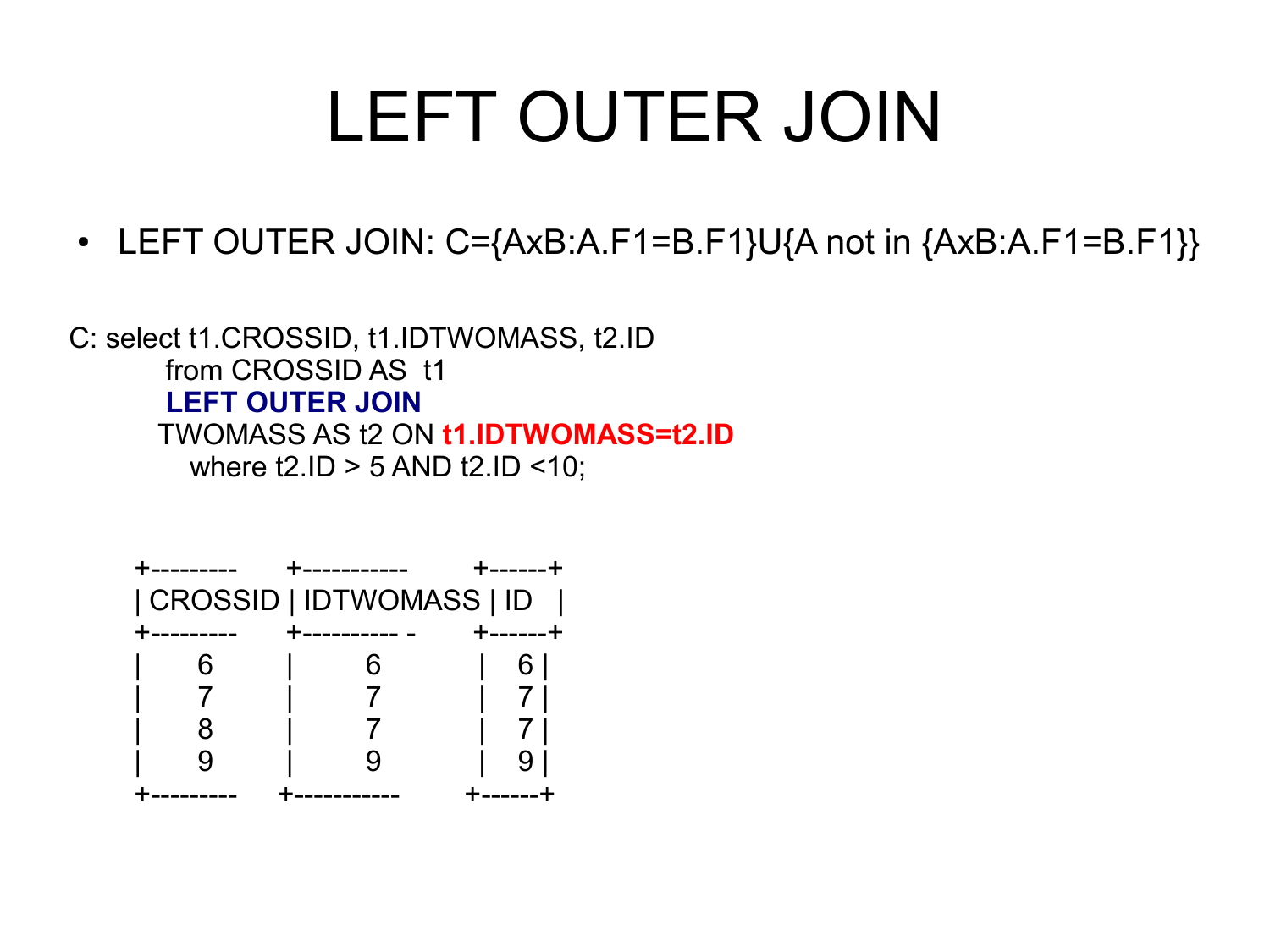# RIGHT OUTER JOIN

• RIGHT OUTER JOIN:  $C = \{AxB:A.F1=B.F1\} \cup \{B \text{ not in } \{AxB:A.F1=B.F1\} \}$ 

**C**: select t1.CROSSID, t1.IDTWOMASS, t2.ID from CROSSID AS t1 **RIGHT OUTER JOIN** TWOMASS AS t2 ON **t1.IDTWOMASS=t2.ID** where  $t2.ID > 5 AND t2.ID < 10$ ;



Record from B which is not present in A